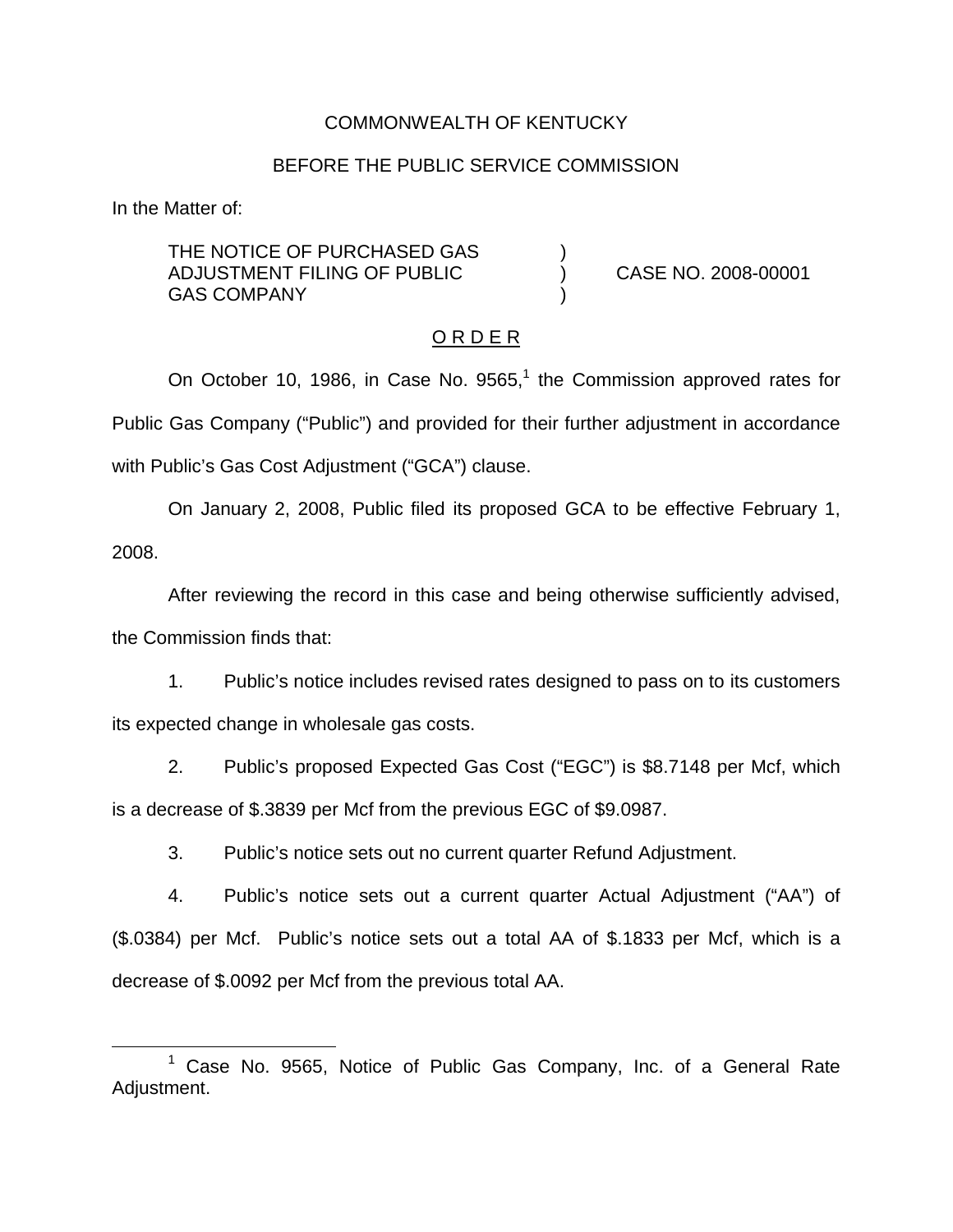5. Public's GCA is \$8.8981 per Mcf, which is \$.3931 per Mcf less than the previous GCA of \$9.2912.

6. The rates in the Appendix to this Order are fair, just, and reasonable, and should be approved for billing for service rendered by Public on and after February 1, 2008.

IT IS THEREFORE ORDERED that:

1. The rates in the Appendix, attached hereto and incorporated herein, are approved for billing for service rendered on and after February 1, 2008.

2. Within 20 days of the date of this Order, Public shall file with this Commission its revised tariffs setting out the rates authorized herein.

Done at Frankfort, Kentucky, this 31<sup>st</sup> day of January, 2008.

By the Commission

ATTEST:

**Executive Director** 

Case No. 2008-00001